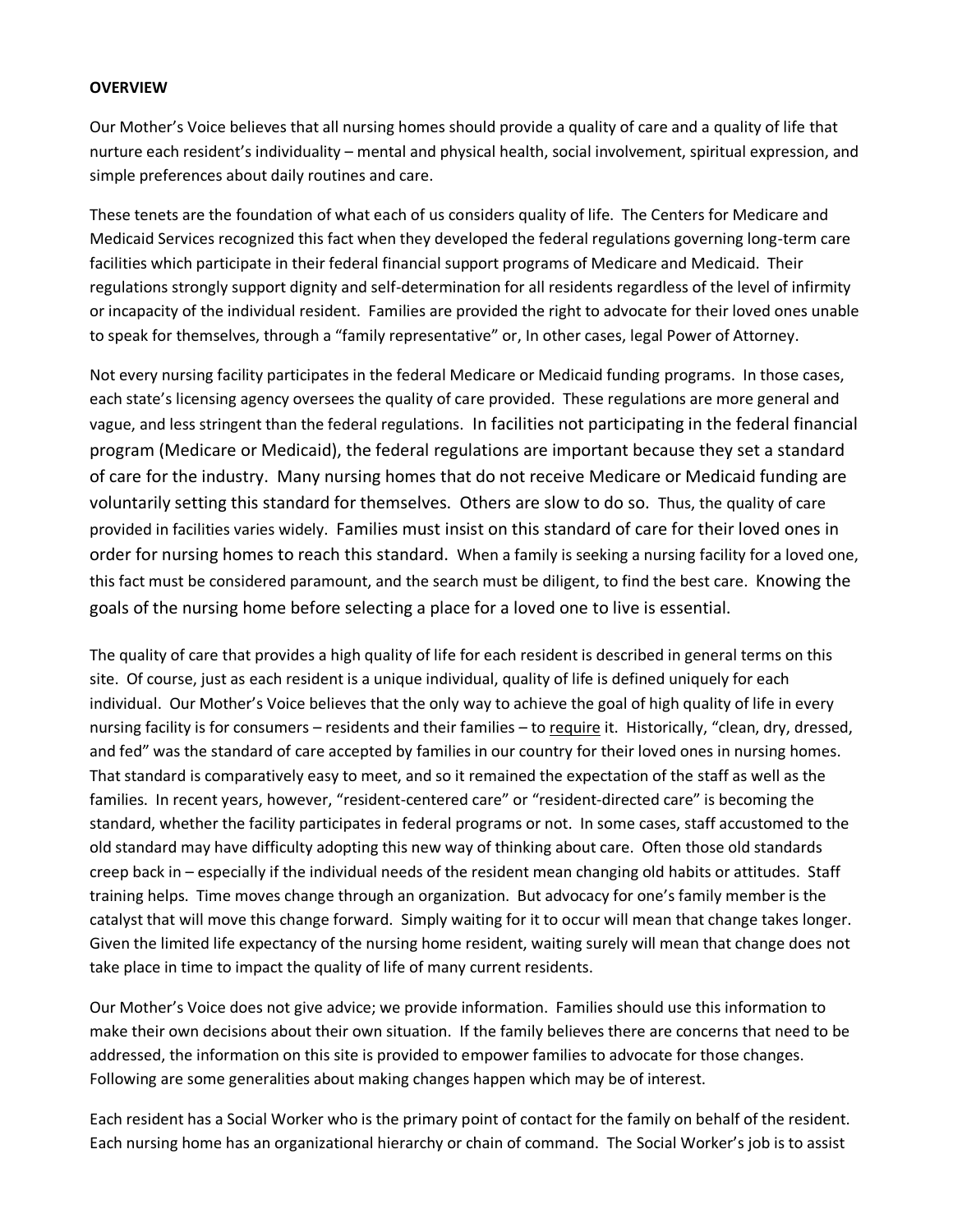the family in understanding the needs and care plan of the resident, and to address family concerns with the staff and care plan team. If working with these staff is unsuccessful, then the administrative hierarchy (Director of Nursing, Nursing Home Administrator, and corporate executive officers) represent the next steps. All these people are charged with responsibility for the well-being of all residents.

Before seeking change, advocates need to be familiar with the regulations in their own state as well as the federal regulations. Links to assist with this task are provided on this site. Knowing which regulations govern the specific facility gives the advocate a strong position from which to make needs known. Identifying specific regulations at issue also helps. If the advocate can name the specific rule the advocate believes is being violated or unfulfilled, then the advocate has a much stronger position.

The advocate must also bear in mind that there are legitimate reasons for certain practices that may seem odd. Regulations are "built" for implementation on a larger scale, and some may seem odd in a given individual situation. Regulations used as an "excuse" for not addressing a need, or as the only reason for a certain practice, however, may or may not be acceptable. Underneath should be something that makes sense. Asking for an explanation is entirely appropriate. The explanation should make sense, even if the family / advocate does not agree with the explanation. The explanation should be supported by facts; and if it is legitimate, discussing it should not make the administration uncomfortable. Receiving those supporting facts may help the family to feel more confident with the explanation.

There are also times when the family may "want" or "wish" a specific outcome for their loved one that is not realistic because of the condition of their loved one. This reality is sad, but it must be faced. If it is the case, there should be supporting facts in medical evaluations and other assessments to substantiate the condition, including ruling out temporary causes (like illness) and other efforts taken to minimize the condition. These supporting facts should withstand questions and requests for further explanation.

Finally, if no resolution is forthcoming, and all other avenues have been exhausted, the regulatory agency charged with oversight of nursing home care in each state has a reporting system by which a family / advocate can make a complaint. The agency then conducts an investigation into the complaint. Again, knowing specifically the violation prior to making the complaint benefits the family member / advocate in making a credible report. Often families are reluctant to report because they fear their family member's treatment may suffer. Such "retaliation" is illegal. Obviously, resolving questions and concerns in collaboration with the facility staff or administration is preferable. But if there are serious issues which cannot be so resolved, then the family must decide the merits, benefits and consequences of going forward with a complaint outside the organization, such as contacting the regulatory agency. Our Mother's Voice hopes the information provided on this web site is helpful to families / advocates in making such a determination if it becomes necessary.

**Exception**: Abuse and neglect concerns are not discussed here. Those concerns are more serious and should be handled according to your state's laws of reporting. Every facility must post those laws clearly. See "What You Can Do" on this web site for definitions of the terms abuse, neglect, and misappropriation of property.

**A CAUTIONARY WORD**: Our Mother's Voice does not give advice, but provides information. The information on this web site is provided to enable families to become strong advocates. For advice, the family should seek counsel from professionals in the field of their specific concern.